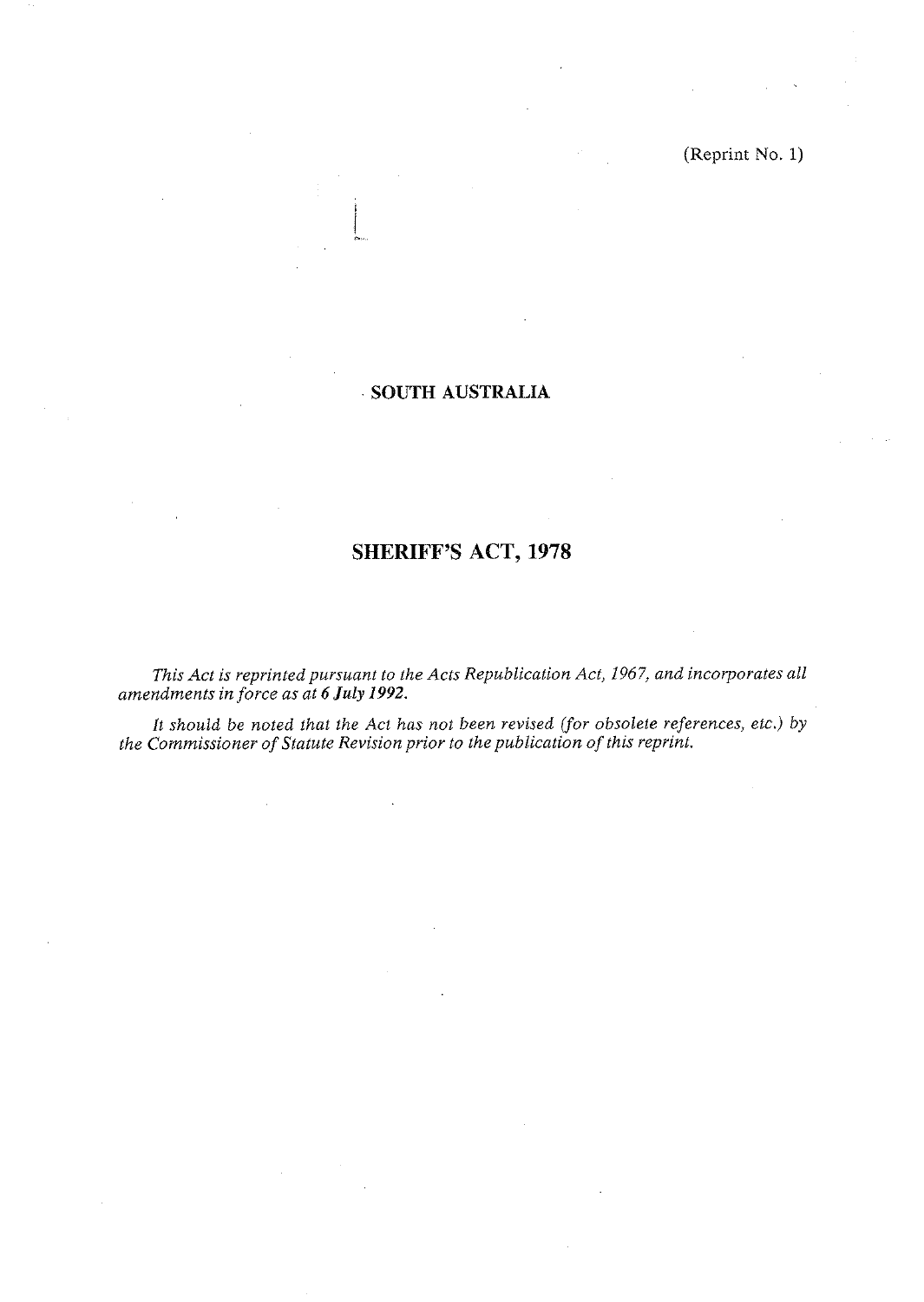# **SUMMARY OF PROVISIONS**

Section

- 1. Short title
- 
- 2. Commencement<br>3. Repeal and transitional provision<br>4. Interpretation<br>5. The Sheriff
- 
- 
- Deputy sheriffs and sheriff's officers<br>Provision for case where sheriff should not execute process
- Duties of the sheriff Sheriff to attend at criminal sittings
- 
- Procedure on arrest **Offence<**
- 
- 
- 

 $\bar{z}$ 

- 13. Summary proceedings<br>14. Sheriff not disqualified from being justice of the peace<br>15. No licence required for the purpose of sheriff's sales
- 16. Regulations

 $\mathcal{L}$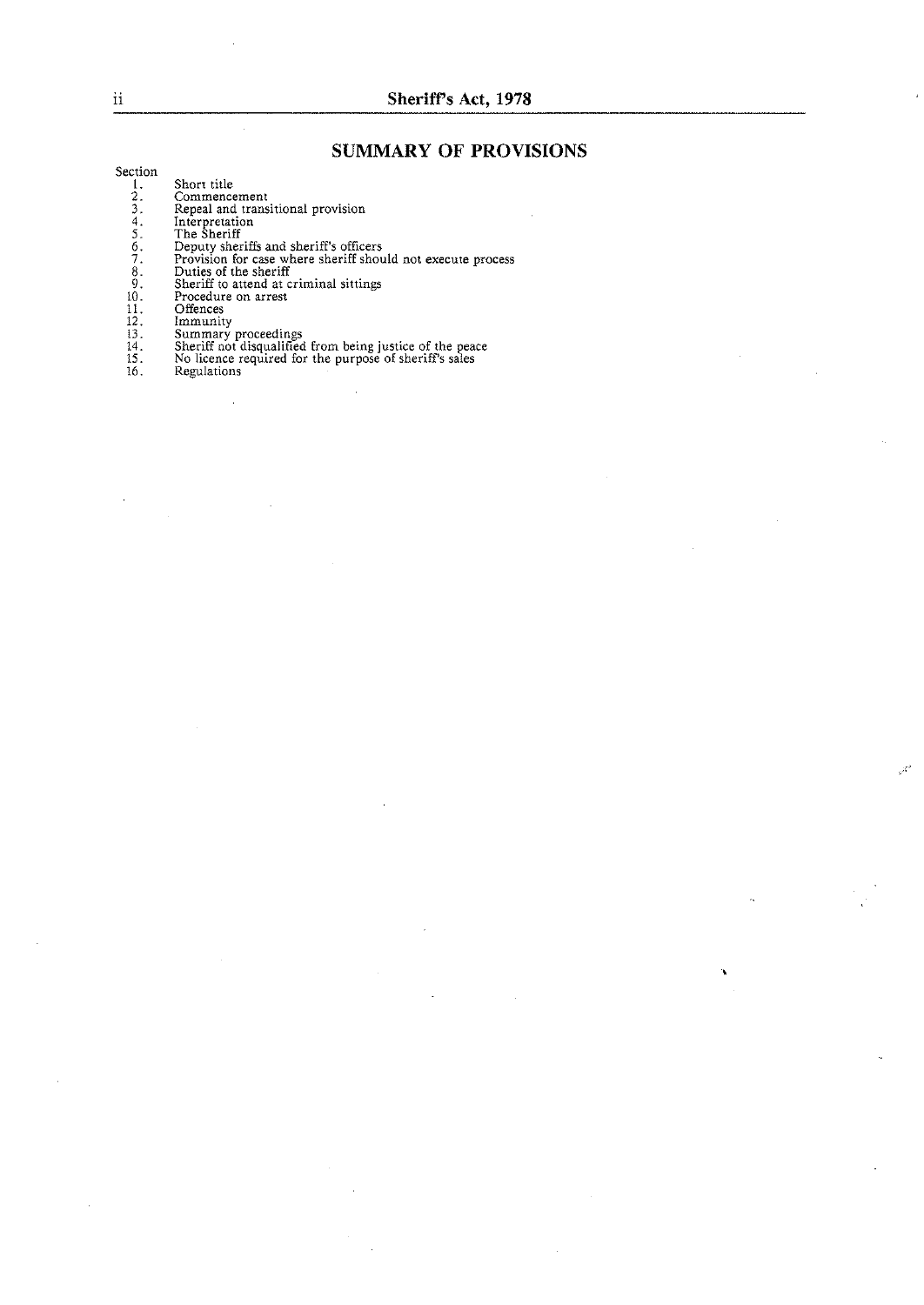# **SHERIFF'S ACT, 1978**

being

Sheriff's Act. 1978, No. 82 of 1978 [Assented to 30 November 19781

as amended by

Sheriff's Act Amendment Act 1991 No. 81 of 1991 [Assented to 12 December 1991]'

# **An Act to provide for the appointment of the sheriff and sheriffs officers and to define their powers and duties; to amend the Supreme Court Act, 1935-1975; and for other purposes.**

BE IT ENACTED by the Governor of the State of South Australia, with the advice and consent of the Parliament thereof, as follows:

#### **Short title**

**1.** This Act may be cited as the **Sheriff's** *Act, 1978.* 

#### **Commencement**

**2.** This Act shall come into operation on a day to be fixed by proclamation.

#### **Repeal and transitional provision**

**3.** (1) Sections 84 to 105 (inclusive) of the Supreme *Court Act, 1935-1975,* and the heading immediately preceding those sections, are repealed.

ų. ٠. ų, k.  $\ddot{\phantom{0}}$  $\Delta$ 

**(3)** A person holding office immediately before the commencement of this Act as sheriff or a deputy sheriff under the provisions repealed by subsection (1) of this section shall be deemed to have been appointed, upon the commencement of this Act, as sheriff or a deputy sheriff under this Act.

(4) A person holding office immediately before the commencement of this Act as a sheriff's officer under a provision repealed by subsection (1) of this section shall be deemed to have been appointed upon the commencement of this Act as a sheriff's officer under the corresponding provisions of this Act.

'Came into operation 6 July 1992: *Gar.* 2 July 1992. p. 209

*Note:* 1. *Asterisks indicate repeal or deletion of text.* 

<sup>2.</sup> For the legislative history of the Act see Appendix. Entries appearing in the Appendix in bold type indicate the amendments incorporated since the last reprint.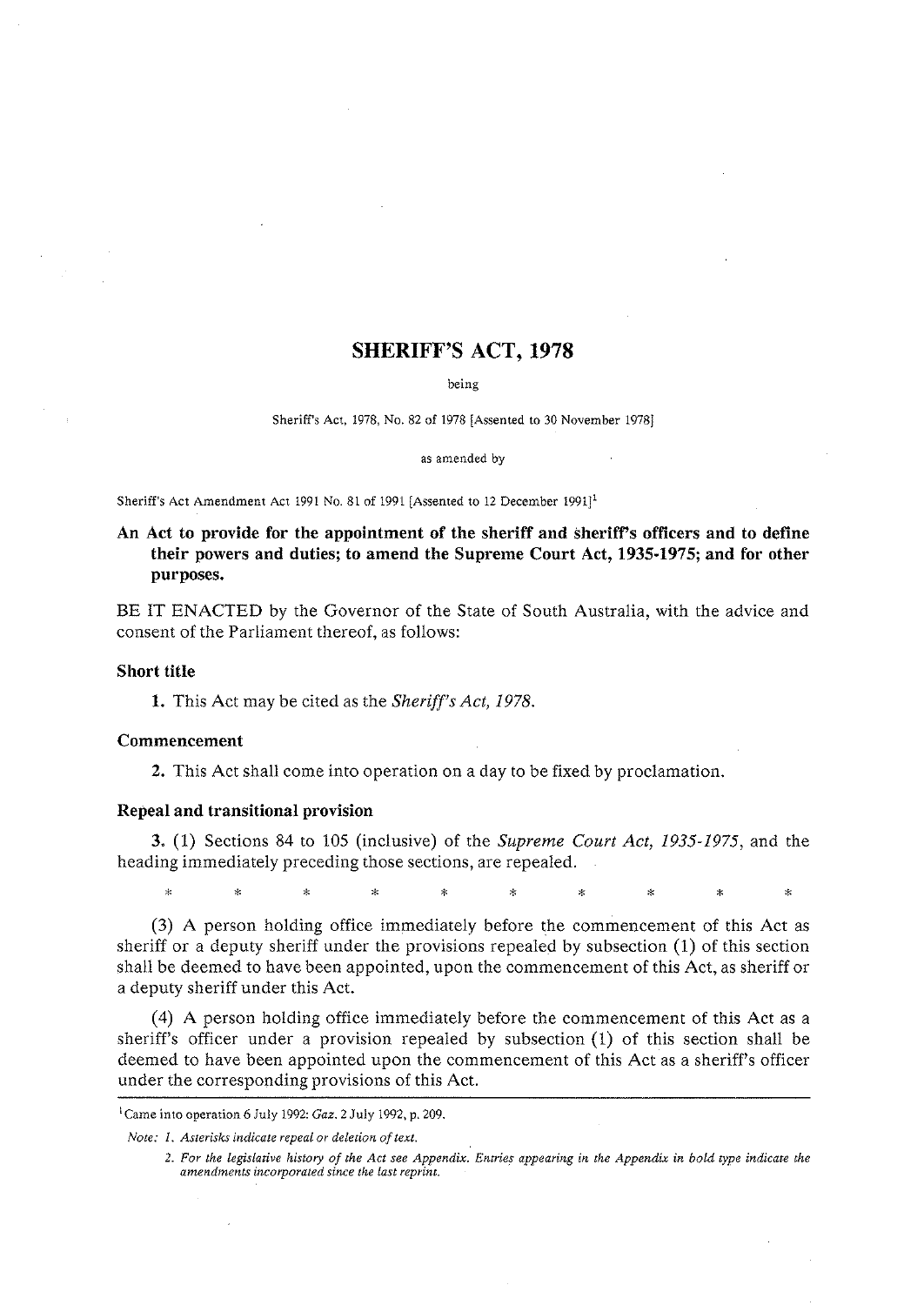### **Interpretation**

4. In this Act, unless the contrary intention appears—

" court" means-

*(a)* the Supreme Court;

*(b)* the District Court;

or

*(c)* the Magistrates Court:

"judge" includes a magistrate or a justice.

#### **The Sheriff**

**5.** (1) There will be a sheriff.

(2) The sheriff will be an officer of the Supreme Court.

(3) The sheriff will be employed under the *Government Management and Employment Act* 1985.

(4) A person cannot be appointed as sheriff, nor can a person holding that office be dismissed or reduced in status after appointment, except on the recommendation, or with the concurrence, of the Chief Justice of the Supreme Court.

### **Deputy sheriffs and sheriff's officers**

6. (1) There will be such deputy sheriffs and sheriffs officers (employed under the *Government Management and Employment Act* 1985) as are necessary to assist the sheriff in the performance of his or her duties.

(2) A person cannot be appointed as a deputy sheriff or sheriff's officer under subsection  $(1)$ , nor can a person so appointed be dismissed or reduced in status after appointment, except on the recommendation, or with the concurrence, of the sheriff.

(3) The sheriff may, by instrument in writing, appoint any person to be a deputy sheriff or sheriff's officer-

*(a)* for the purposes of a particular proceeding;

or

(b) for the period specified in the instrument.

(4) A person appointed under subsection (3) is not, by virtue of that appointment, a Public Service employee and is entitled to such fees as are prescribed.

(5) A deputy sheriff has, in relation to any matter within the scope of his or her appointment, the powers, duties and immunities of the sheriff, but is subject to direction by the sheriff.

### **Provision for case where sheriff should not execute process**

- **7.** (1) Where-
	- (a) the sheriff is unable, for any reason, to carry out any of his duties;
	- or
	- *(b)* it is for any other reason expedient to exercise the powers conferred by this subsection,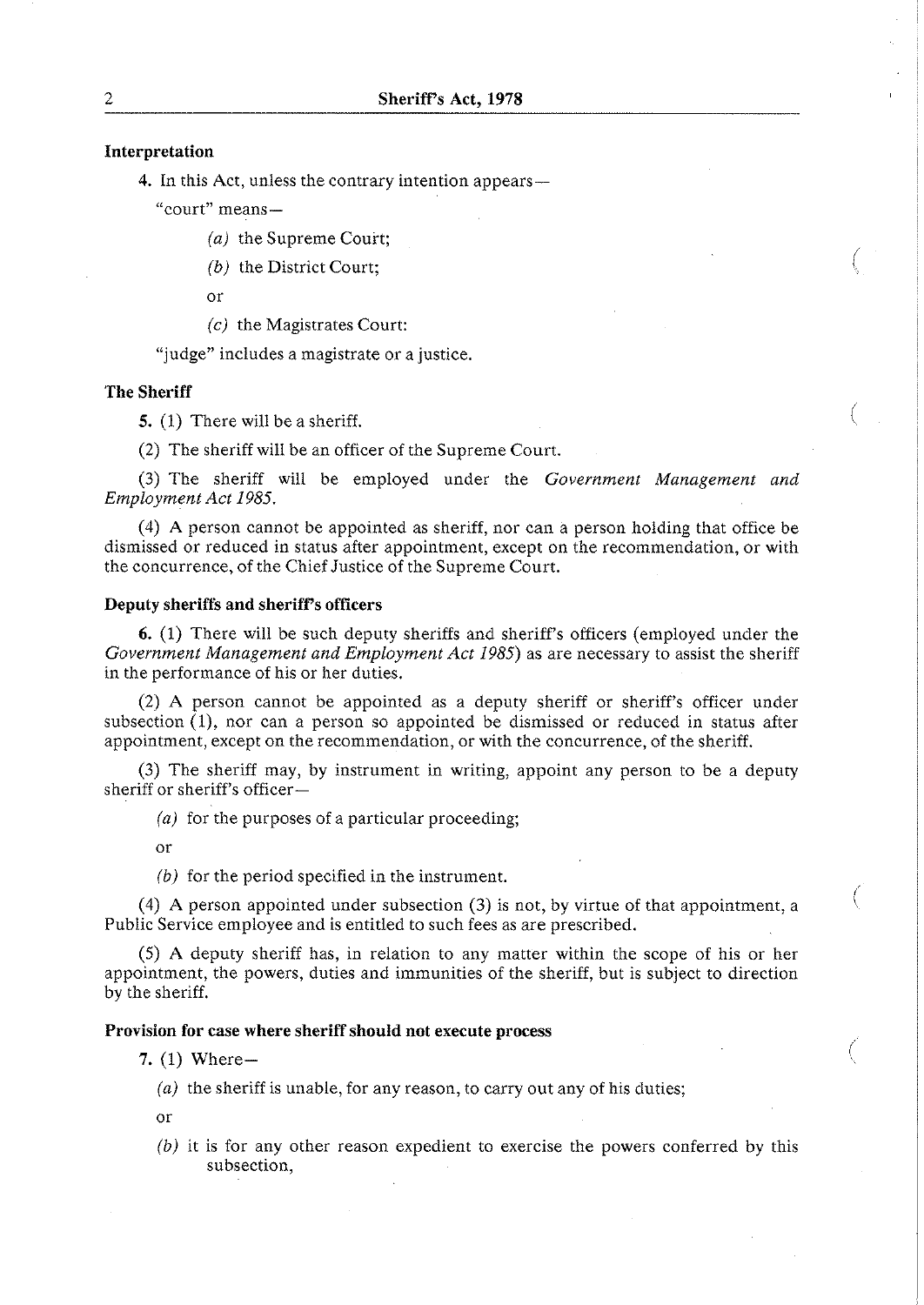a court or a judge may appoint a fit and proper person to execute any process, or to carry out the duties of the sheriff in relation to any matter.

- $(2)$  Where-
	- *(a)* any process is directed against the sheriff;

or

*(b)* it is otherwise improper for the sheriff to execute any process,

the court or a judge may appoint any fit and proper person to execute that process.

**(3)** A person appointed pursuant to subsection (1) or subsection (2) of this section has, in relation to any matter within the scope of his appointment, the powers, duties and immunities of the sheriff.

#### **Duties of the sheriff**

8. The sheriff shall-

- (a) execute or cause to be executed all process, civil or criminal, directed to him by a court;
- *(b)* perform all other duties imposed on the sheriff by or under an Act;

and

(c) shall observe and carry out any direction of a court.

#### **Sheriff to attend at criminal sittings**

**9.**  $(1)$  The sheriff shall –

*(a)* attend personally;

or

*(b)* cause one of his officers to attend,

any criminal sittings of the Supreme Court or a district criminal court.

(2) The sheriff shall, at the request of a court-

*(a)* attend personally;

or

*(b)* cause one of his officers to attend,

any sittings of that court.

#### **Procedure on arrest**

**10.** Subject to the provisions of any other Act, where a person is arrested by the sheriff, a deputy sheriff or a sheriff's officer, the person must be brought before a court as soon as reasonably practicable and must be kept in the meantime in safe custody.

#### **Offences**

**11.** (1) Any person who hinders the sheriff, a deputy sheriff, a sheriff's officer, or a person assisting the sheriff, a deputy sheriff or a sheriff's officer, in the execution of his duty shall be guilty of an offence and liable to a penalty not exceeding one thousand dollars or imprisonment for three months.

(2) The sheriff, a deputy sheriff or a sheriff's officer, may arrest any person who commits an offence under subsection (1) of this section.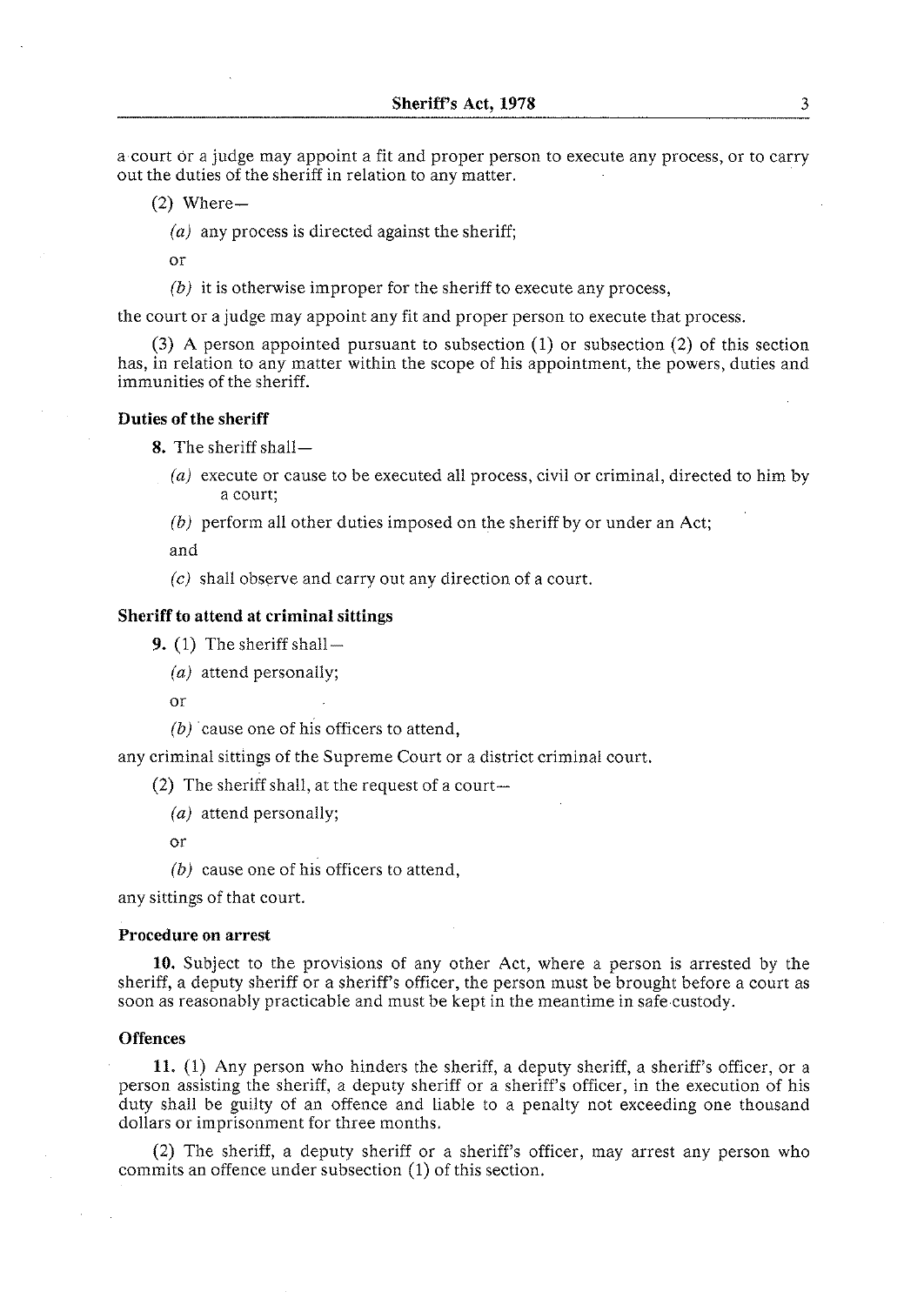**(3)** A person arrested under subsection (2) of this section shall be brought forthwith before a justice to be dealt with according to law.

(4) Any person who, having reasonable notice that he is required to assist the sheriff in arresting any person, or in preserving the peace, fails to do so without reasonable excuse, shall be guilty of an offence and liable to a penalty not exceeding two hundred dollars.

#### **Immunity**

**12.** (1) Subject to this section, civil liability for any wrongful or negligent act or omission of the sheriff, a deputy sheriff or a sheriff's officer in the course of carrying out duties assigned to him by or under this Act shall be determined in accordance with the law of torts.

(2) The sheriff, a deputy sheriff or a sheriff's officer incurs no personal liability in tort for any act or omission in the course of carrying out those duties.

**(3)** Any action or claim to which the sheriff, a deputy sheriff or a sheriff's officer would, but for subsection (2) of this section, be liable lies against the Crown.

#### **Summary proceedings**

**13.** Proceedings for an offence against this Act shall be disposed of summarily.

#### **Sheriff not disqualified from being justice of the peace**

**14.** The sheriff is not disqualified, by reason of his office, from appointment as a justice of the peace.

#### **No licence required for the purpose of sheriff's sales**

**15.** No licence or other authority is required under any Act by the sheriff, a deputy sheriff or a sheriff's officer for the purpose of selling real or personal property (by auction or otherwise) in pursuance of the process of a court.

#### **Regulations**

16. The Governor may, by regulation-

- (a) regulate the performance of the duties of the sheriff;
- (b) prescribe, and provide for the payment of, fees to the sheriff in respect of the execution of any process;
- $(c)$  provide for the settlement of disputes as to the amount payable in any case;
- (d) provide for the giving of security for the payment of fees;

and

*(e)* prescribe conditions upon which property seized in execution may be withdrawn from sale.